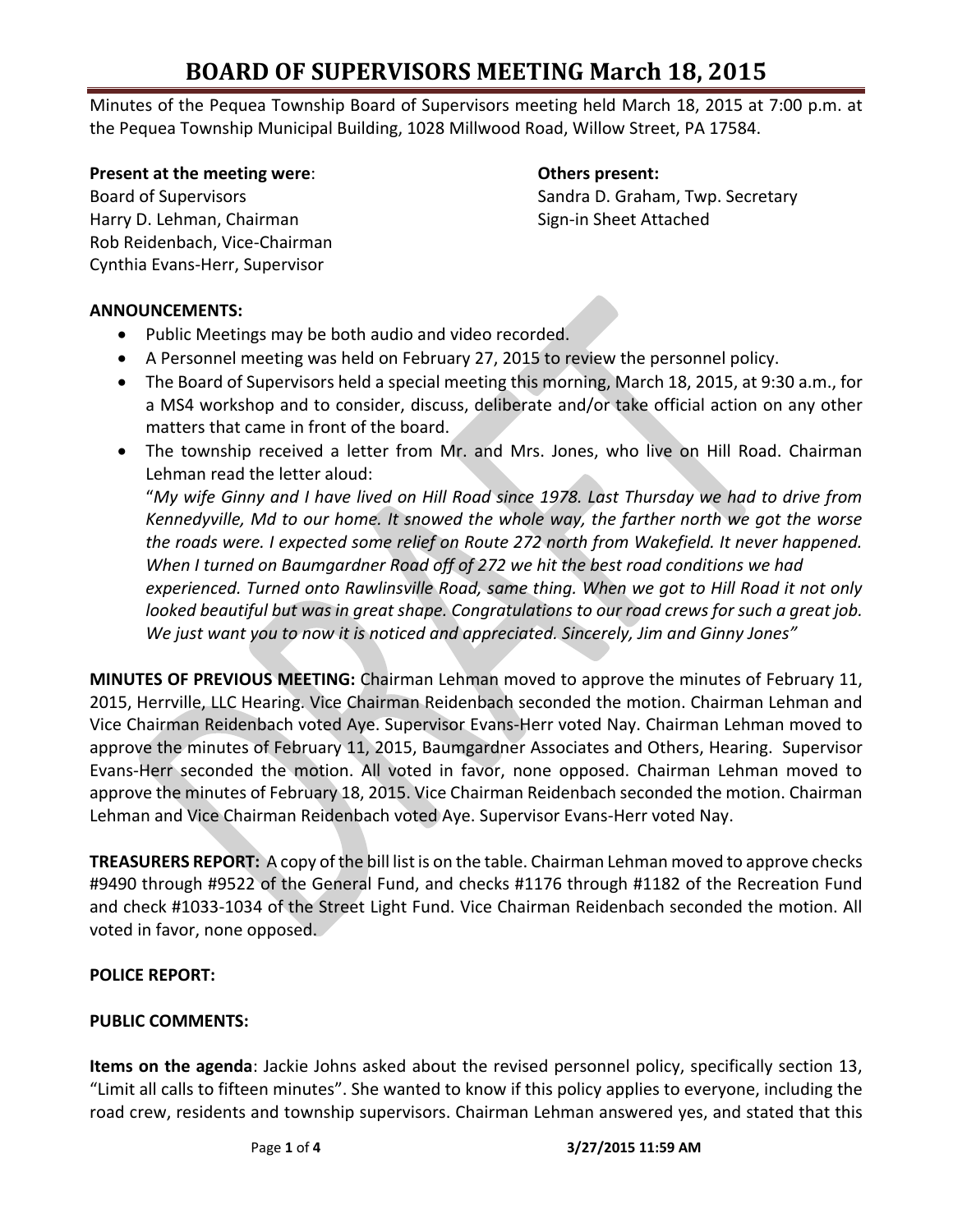# **BOARD OF SUPERVISORS MEETING March 18, 2015**

section was approved at last month's meeting. Ms. Johns also wanted to know if the new cell phone policy, discussed at last month's meeting, was reconsidered to allow the employees to keep their phones inside the building to use in case of emergencies. Chairman Lehman said the new policy was revised and will be voted on at this meeting.

Jackie Johns wanted to know what the next step will be, to move forward with the zoning ordinance re-write. Chairman Lehman said the final draft will be sent to the township solicitor and the Lancaster County Planning Commission for review. Ms. Johns wanted to know if the board could make a small change to the ordinance regarding kennels. She explained that Mark Deimler did extensive research and a re-write on boarding and breeding kennels. At the planning commission meeting, Mr. Deimler suggested having forty acres for breeding kennels to help control the breeding capacity. Chairman Lehman said the zoning re-write will be discussed in tonight's meeting and further discussion on the kennels can be addressed at that time.

**Items not on the agenda:** Daren Huegel, 74 Silver Mine Road, Conestoga, said in the past, when speaking at the podium, Supervisor Evans-Herr spoke over him. He said he would like to finish his comments before she responds.

Mr. Huegel also expressed his concern with the MS4. He feels it's trickling down from the federal government to local municipalities and believes the township and the people of the township don't deserve the regulations. He said it will cost the township a lot of money. Supervisor Evans-Herr encouraged Mr. Huegel to come to the April 15<sup>th</sup> storm water management meeting.

Jackie Johns thanked the fire companies for requesting and obtaining grants for several thousands of dollars. She said this will help the township budget. On another topic, Ms. Johns mentioned that a couple of years ago, the chairman of the Police Commission would request changes to the minutes. After seeking legal advice, it was determined only minor corrections should be made. She wanted to remind the board that minutes can't be changed. Chairman Lehman asked the secretary if it was ever suggested by him, the vice chairman or the supervisor to make changes. The secretary answered, no.

Scott Douglas, owns property at 100 West Boehms Road and 92 West Boehms Road. He said that 100 Boehms Road is zoned commercial but 92 West Boehms Road is zoned residential. He wanted to know if 92 West Boehms will change to commercial in the new zoning ordinance. Chairman Lehman said that he will check the future land use map. After reviewing the map, Chairman Lehman said he wanted to talk with Mark Deimler, the zoning officer and call Mr. Douglas with the correct information.

## **OLD BUSINESS**:

1. Personnel Policy – Chairman Lehman said that changes were made to page 24, of the personnel policy in regards to cell phone use. Supervisor Cynthia Evans-Herr expressed concern that the change doesn't address the road crew. Chairman Lehman stated that, for safety reasons the road crew must carry cell phones, the policy pertains to the administrative employees. He said, the revision allows employees to bring cell phones in the office for emergency use only. Chairman Lehman moved to amend the personnel policy, dated March 19, 2015 for clarification of cell phone and electronic device language, including other minor changes submitted to the board of supervisors on March 17<sup>th</sup>, known as Item B. Vice Chairman Reidenbach seconded the motion. Chairman Lehman and Vice Chairman Reidenbach voted Aye. Supervisor Evans-Herr voted Nay.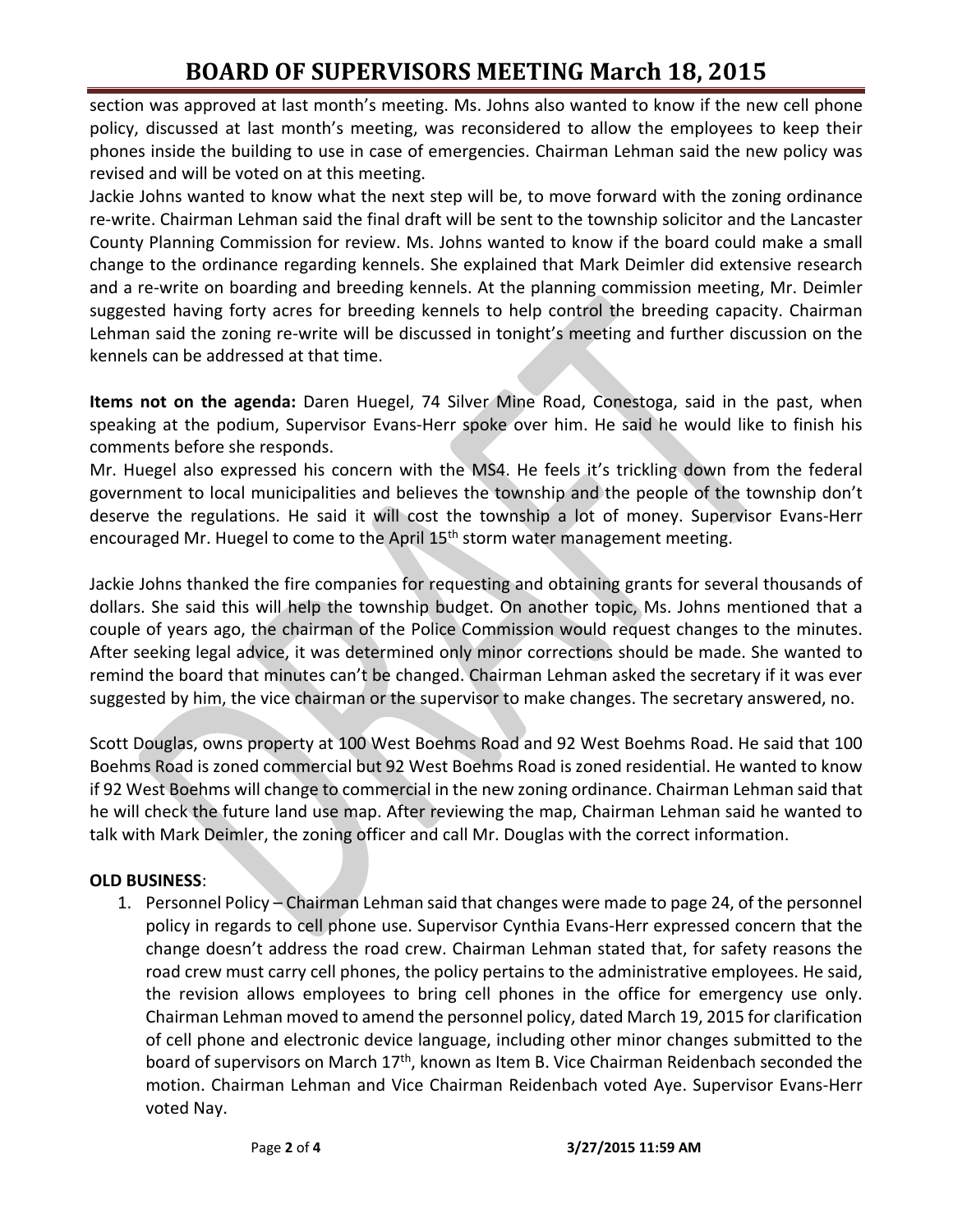### **NEW BUSINESS:**

- 1. Zoning re-write Cynthia Evans Herr moved to change Section 15, Paragraph 18, Sub-Section A, to read Animal Hospitals, boarding and breeding kennels, Subsection A- minimum lot area-Animal Hospitals, two acres. Boarding Kennel, twenty acres, breeding kennel, forty acres. Chairman Lehman seconded the motion. Supervisor Evans-Herr and Chairman Lehman voted Aye. Vice Chairman Reidenbach voted Nay. Chairman Lehman moved to forward the final draft zoning ordinance to the township solicitor and the Lancaster County Planning Commission for review. Vice Chairman Reidenbach seconded the motion. All voted in favor, none opposed.
- 2. Reduction of Letter of Credit Nathan Pipitone, Summerfield Chairman Lehman motioned to accept the Metro Bank Letter of Credit, No. 2162, for the Summerfield project in the amount of \$772,748.11, therefore bringing the amount held by Pequea Township to \$1,000,000.00. Supervisor Evans-Herr seconded the motion. All voted in favor, none opposed. Chairman Lehman moved to release the Metro Bank Letter of Credit, No. 2001, currently held in the amount of \$227,251.89, based on the Solanco Engineering Associates, LLC letter, dated February 17, 2015, and reduce the Metro Bank Letter of Credit, No. 2162 to the amount of \$772,228.30. Vice Chairman Reidenbach seconded the motion. All voted in favor, none opposed.
- 3. Award Bid Fiber Mat and Micro Surfacing Roadmaster, Bruce Frymyer stated he received all the bids by Wednesday, March 11, 2015 and his recommendations are as follows. For Fiber Mat and Micro Surfacing, Tomahawk Drive from New Danville Pike to cul de sac, Mr. Frymyer received one bid from Asphalt Maintenance Solutions, LLC in the amount of \$36,582.00. The Roadmaster's estimate for this job was a little over \$19,000.00. He recommended not accepting the bid due to the inflated cost. He also recommended that they look at how to improve the road using other methods and rebid the work at a later date this year. Chairman Lehman moved to not award the bid for Fiber Matting and Micro Surfacing on Tomahawk Drive. Supervisor Evans-Herr seconded the motion. All voted in favor, none opposed.
- 4. Award Bid Blacktopping Radcliff Road from Linestown Road to a point 7,568 feet north on Radcliff Road. Herrville Road from Penn Dot shed to Ship Rock Road, Leamen Road from Lark Lane to Nettie Lane, Indian Hill Road from Route 324 to Mt. Hope School Road. Two bids received, one from Long's Asphalt, Inc. in the amount of \$257,946.40 and the other from Pennsy Supply, Inc. in the amount of \$296,882.74. The Roadmaster recommended accepting Long's Asphalt, Inc. bid for \$257,946.40, to be paid from the general fund. Chairman Lehman moved to award the blacktop bid for Radcliff Road to Linestown Road to a point 7,568 feet north on Radcliff Road. Herrville Road from Penn Dot shed to Ship Rock Road, Leamen Road from Lark Lane to Nettie Lane, Indian Hill Road from Route 324 to Mt. Hope School Road, a total of 29,104 square yards, paid out of the general fund, to Long's Asphalt in the amount of \$257,946.40. Vice Chairman Reidenbach seconded the motions. All voted in favor, none opposed.
- 5. Award Bid Cold In Place Recycling Radcliff Road from Linestown Road to a point 7,568 feet north on Radcliff Road. Herrville Road from the Penn Dot shed to Ship Rock Road and Leamen Road from Lark Lane to Nettie Lane. Two bids received, one from Recon Construction Services, Inc. in the amount of \$154,962.75 and the other from E. J. Breneman, LP in the amount of \$157,632.00. The Roadmaster recommended accepting Recon Construction Services, Inc. bid for \$154,962.75, to be paid from the Liquid Fuels fund. Chairman Lehman moved to award the bid for Cold in Place Recycling for Radcliff Road from Linestown Road to a point 7,568 feet north